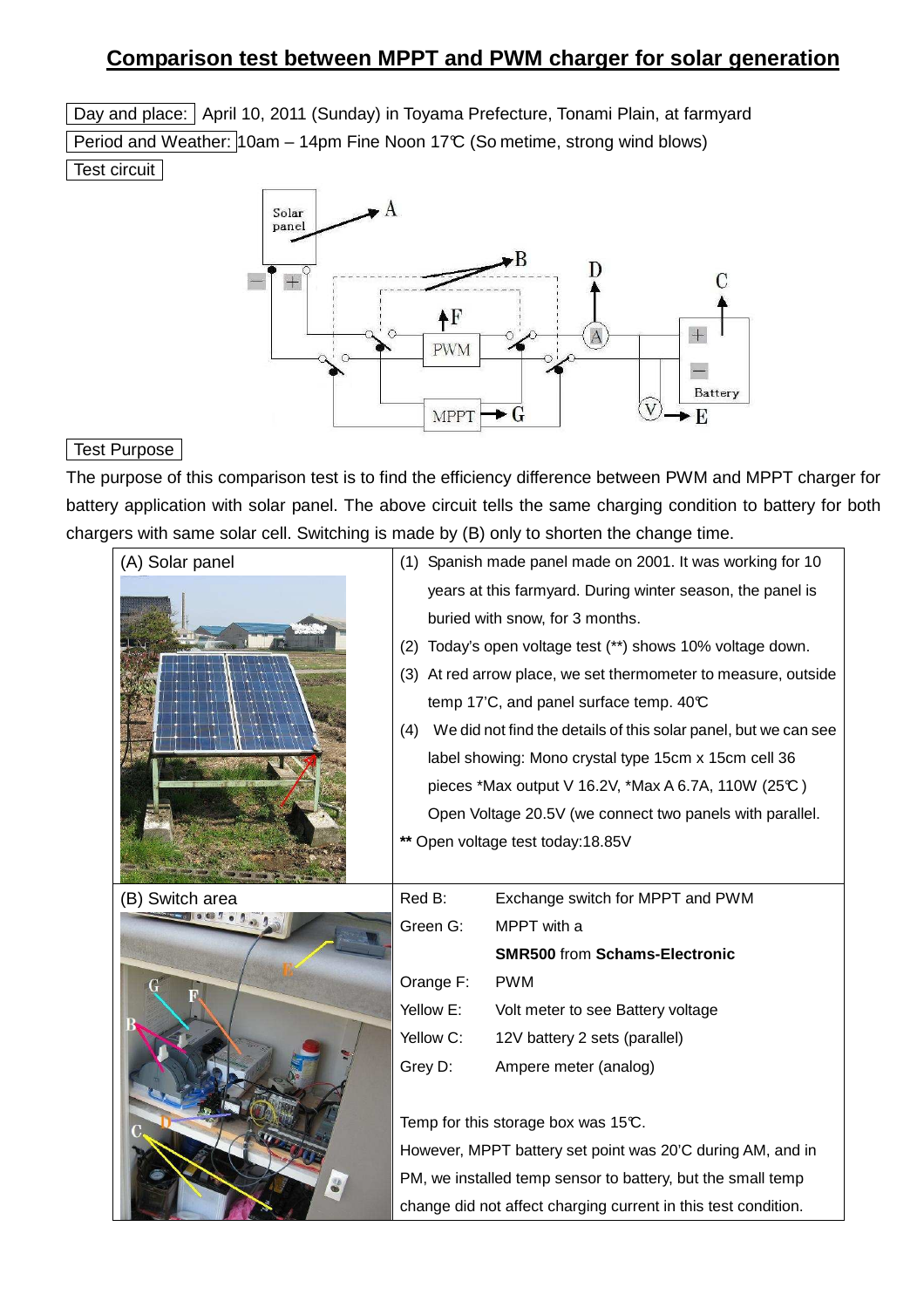Test during AM:

- (a) From 10AM to PM13, we observed the change in Power Output, but we got same power always. This place is a flat ground, and sun rose at our head, no cloud, and temp shift was not much.
- (b) Solar panel temp did not change
- (c) So, we tested with black umbrella to create the clouds, to cover 1/3 area of glass panelto see how it moves, or we discharge battery into 12v for easy acceptance of charging.

On PM 13.00, environment was stable and we got following data:

|                 | <b>PWM</b> |       |       | <b>MPPT</b> |       |      | <b>MPPT Efficiency up</b> |  |  |
|-----------------|------------|-------|-------|-------------|-------|------|---------------------------|--|--|
|                 | A          |       | (AxV) |             |       | (AV) |                           |  |  |
| Clear sky       | 10         | 13.04 | 130.4 | 10          | 14.10 | 141  | 8%                        |  |  |
| 1/3 by umbrella | 2          | 12    | 24    | റ           | 16.8  | 33.6 | 40%                       |  |  |

### **Final data**

- During under clear sky, it seems both are not so much different, but it is obvious that PWM is affected by the battery voltage. We have a feeling, if we can start battery voltage at 11V, then PWM shows 12V, while MPPT input at 14V.
- When it becomes cloudy, MPPT keep charge voltage without the affection by battery and this shows the efficiency at MPPT is far better than PWM.

This time test seems to be simple and not enough, but we do not have clear day always. We have cloudy days and MPPT always seeks best condition at each 8 seconds, so we decided to test more in worse condition.

## **Consideration to weather:**

In Japan-sea counties', we have old saying, that, "Do not forget to bring umbrella with you, even you forget to bring lunch box". This means, we have a sudden rain always in such area. We are sure MPPT is suitable in such weather area. From the statistic data of various cities and towns, we have an interesting weather data. For example, Kanazawa-District of Yokohama City, the one year weather record shows:

Clear day= 199 days, Cloudy day= 107 days, Rain day= 59 days .So, the ratio between Fine, and not FINE is 54%: 46%. So, if you can increase the efficiency at such 46% area, then you have a great charging result. (http://www2s.biglobe.ne.jp/~isomichi/frontpage.htm)

City Hitachi, Ibaragi Prefecture,: data since 1953 to 2010:

(http://www.jsdi.or.jp/~hctenso/MetData/Statis/st\_weat.htm)

They have unique counting of weather forecast using past record of 63 years:

Fine day chance of over 70% is 105 days: small cloudy day chance is 19days; Cloudy day chance is 56 days Rain day is 13 days chance. (=total 180 days) So, left 185 days are not weather forecastable.

By this history, they adopt it to each day, like April 10 is 47% cloudy , 40% fine, 13% rain, so city people think April 10 is fine day without bringing umbrella. But even pacific area, where people think fine days are there, but in fact, MPPT is also needed for bad weather days.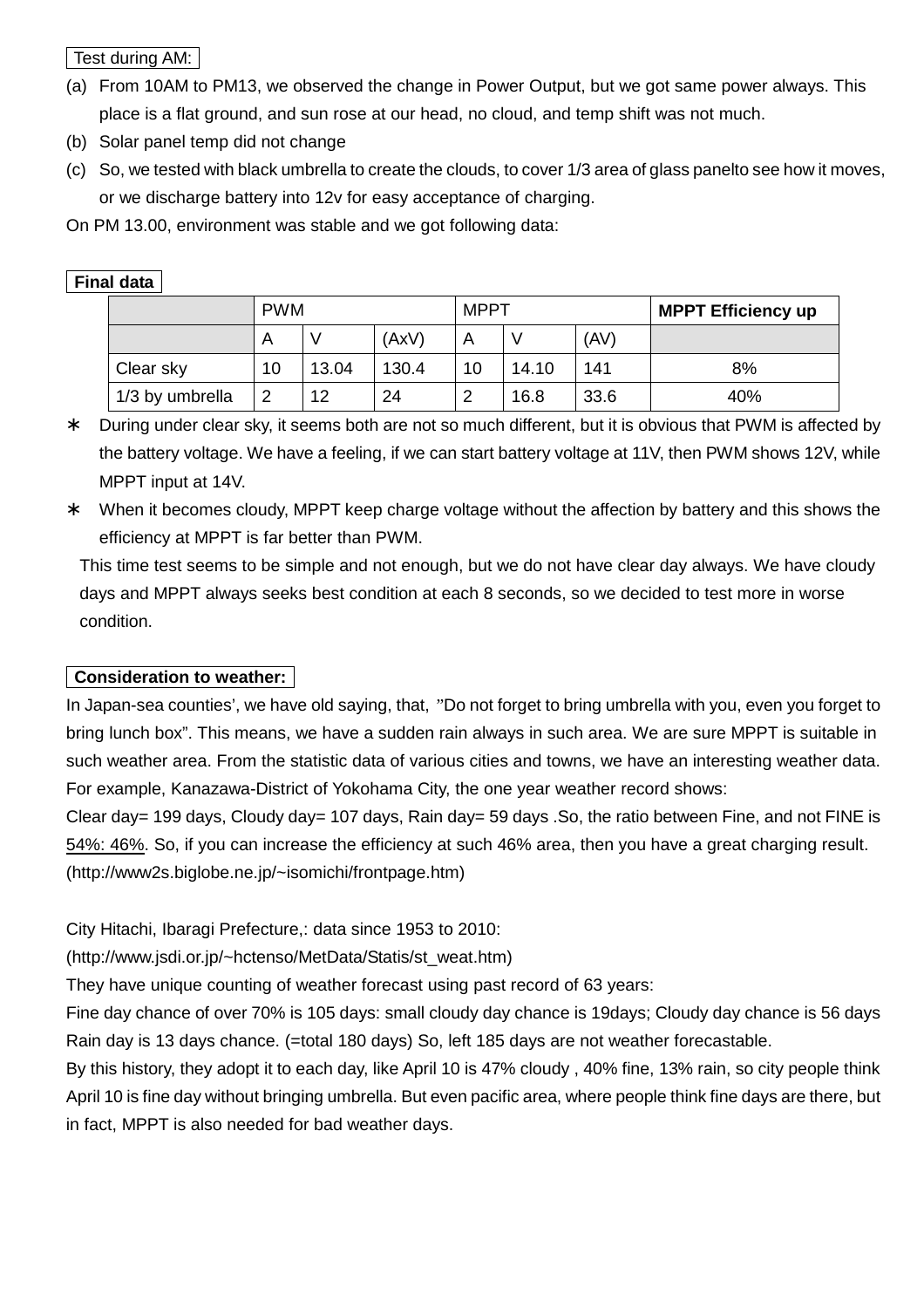#### **Which you like, PWM, or MPPT or no controller?**

To design MPPT controller, you need minimum 2 Printed circuit boards. One board is to get maximum generated electric power from solar cell, or wind generator, the other is to send power as max condition seeing battery health condition. So, naturally, MPPT charger is far expensive than PWM type.

If user do not see any merit from MPPT, then he chose PWM. And if current is stable and constant charging condition is there, PWM is suitable. The merit of MPPT is found in northern cold area. In hot countries, PWM is better because condition is very stable. But regardless weather, if you try different voltage like 12, 24, 48V then one MPPT can do all work, while PWM is good for one or two only. If you have panels connected with series, like 100V, then only MPPT can do. Like telecommunication satellite, where a large battery is installed and low consumption case, we think PWM is suitable, or no charge controller needed.

### TEST date: April 15/16, 2011

 Test Purpose: At the test on April 10, we did not see a big difference between MPPT, and PWM due to clear sky condition, but we found big difference by umbrella covering test method. By this condition, we felt that panel creased a max power by enough sun power so charge controller did not work so much with such good condition, so we tested again at the morning time when temperature is low.

|       |          |      |        |       | <b>MPPT</b> |       | <b>PWM</b> |      |       |  |
|-------|----------|------|--------|-------|-------------|-------|------------|------|-------|--|
| Check | Day      | Time | Sky    | V     | A           | W     | V          | Α    | W     |  |
| 1st   | April 15 | 7:10 | Clear  | 16.5V | 2.5A        | 41.3W | 12.8V      | 1.0A | 12.8W |  |
| 2nd   | April 15 | 7:20 | Clear  | 16.5V | 2.5A        | 41.3W | 12.8V      | 1.2A | 15.4W |  |
| 1st   | April 16 | 7:40 | Cloudy | 17.5V | 0.5A        | 8.8W  | 12.8V      | 1.2A | 15.4W |  |
| 2nd   | April 16 | 7:50 | Cloudy | 13.6V | 1.2A        | 16.3A | 12.8V      | 1.2A | 15.4W |  |

In fact, the  $1<sup>st</sup>$  time data on April 16 shows, MPPT charges less but we think sun changes rapidly which we cannot see in our eyes. However, the above result says, MPPT is not affected by the battery voltage. If we have very low voltage in battery, we think we have more clear difference between two charge controllers. This means, after 15:00PM to sunset, MPPT can work for better result. The following image is to show the circuit difference between MPPT and PWM.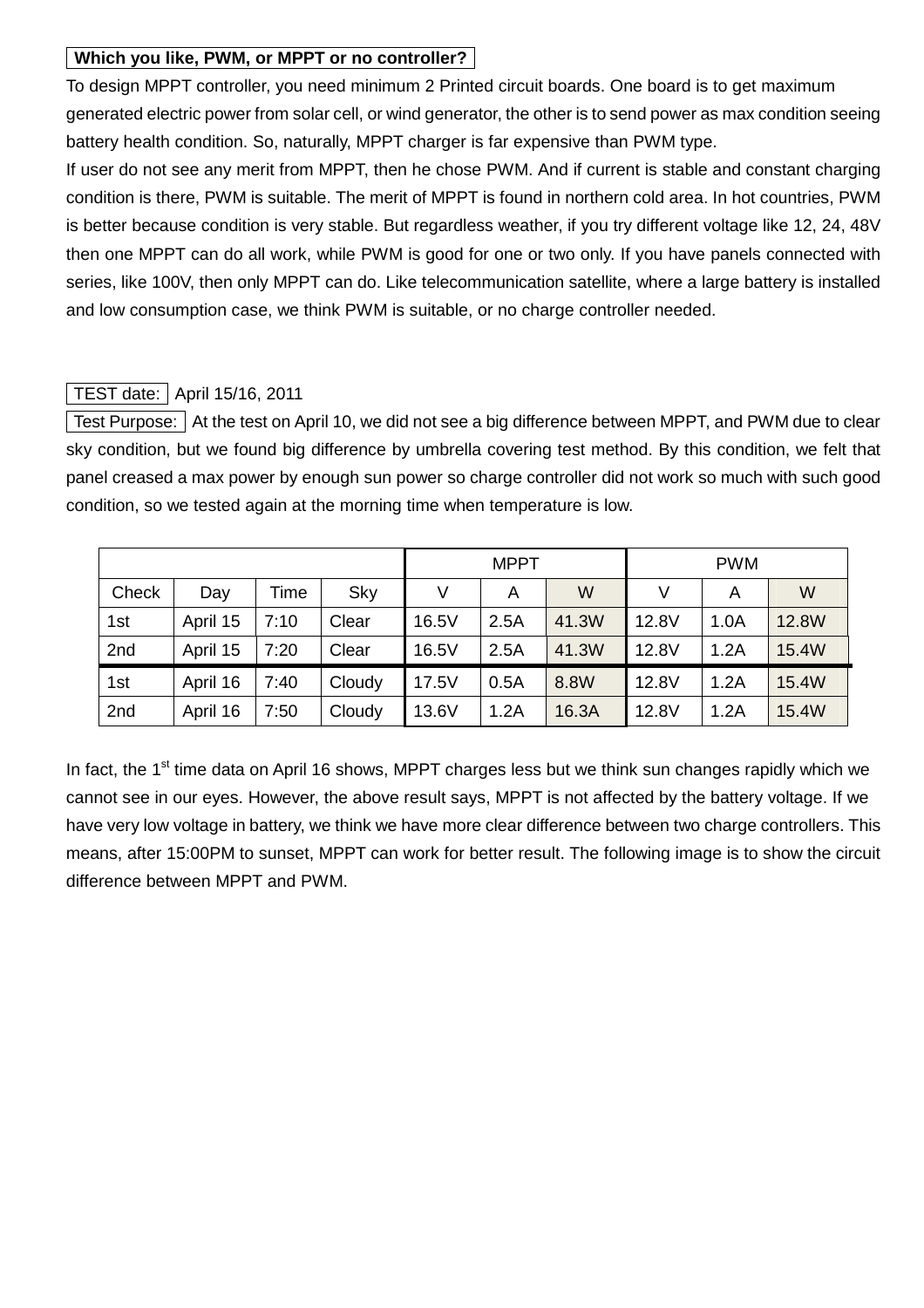

#### | TEST date: | April 17, 2011

TEST Purpose: It is clear there is a difference in the efficiency in charge power by the kind of charge controllers, but in our test, there is a limit to make another kind tests due to (1)Solar Panells are too old (over 10 years use) (2)Battery is used for 5 years. So, we decided to make another approach to find the difference in two chargers, by having DC power supply and Oscilloscope monitoring. By checking the waves from oscilloscope, we can see some new things, instead of just checking Wattage, or Volts. Unlike 10years ago solar panel voltages are many, like 22V, 35V or 42V. So, it is not necessary to think of only 12V but we can connect them in series to get high voltage (which costs less in wire transmittance). The following test was conducted and found that MPPT has new good points: We can see MPPT is a very kind electric product.

| MPPT has                                                    | PWM has |
|-------------------------------------------------------------|---------|
| Stress free equipment to others   It gives Stress to others |         |

The new finding is not experienced if you only compare system with volt meter or ampere meter. Maybe, most of our friends in this industry thought what is difference between MPPT and PWM. ?? Price only??? This comes maybe, our test result of 8% difference by April 10 data, under clear sky condition. You may say only 8% -so what??? (but if you multiply this small value, by year to year, it becomes big, but as a figure, it is nothing so much) but if you see phenomenon via oscilloscope, by millisecond behavior, you will find big difference in both systems: The idea was, You find very good price solar panel, having output of 21V but your battery bank is 12V.

| MPPT (21VDC Power supply)                                                                                                                       | PWM (21VDC Power supply)                                                                                                                                                   |
|-------------------------------------------------------------------------------------------------------------------------------------------------|----------------------------------------------------------------------------------------------------------------------------------------------------------------------------|
| Solar side board and charge side board is separate so<br>no burden to solar panel.                                                              | Until 14.1V (Until full battery voltage), it is the same<br>thing like solar panel is not working fully, so solar<br>panel gets stress. So we waste output of solar panel. |
| When battery is full, still MPPT works at right battery<br>voltage while solar panel also works freely.                                         | When battery is full, solar cell cannot work at full<br>output so still Stress remains.                                                                                    |
| So, solar panel and battery can work at no stress, for<br>long life. Even we give 35V as panel supply, no<br>problem in battery charge voltage. | So, as a result, MPPT was innovated to widen the<br>application freely.                                                                                                    |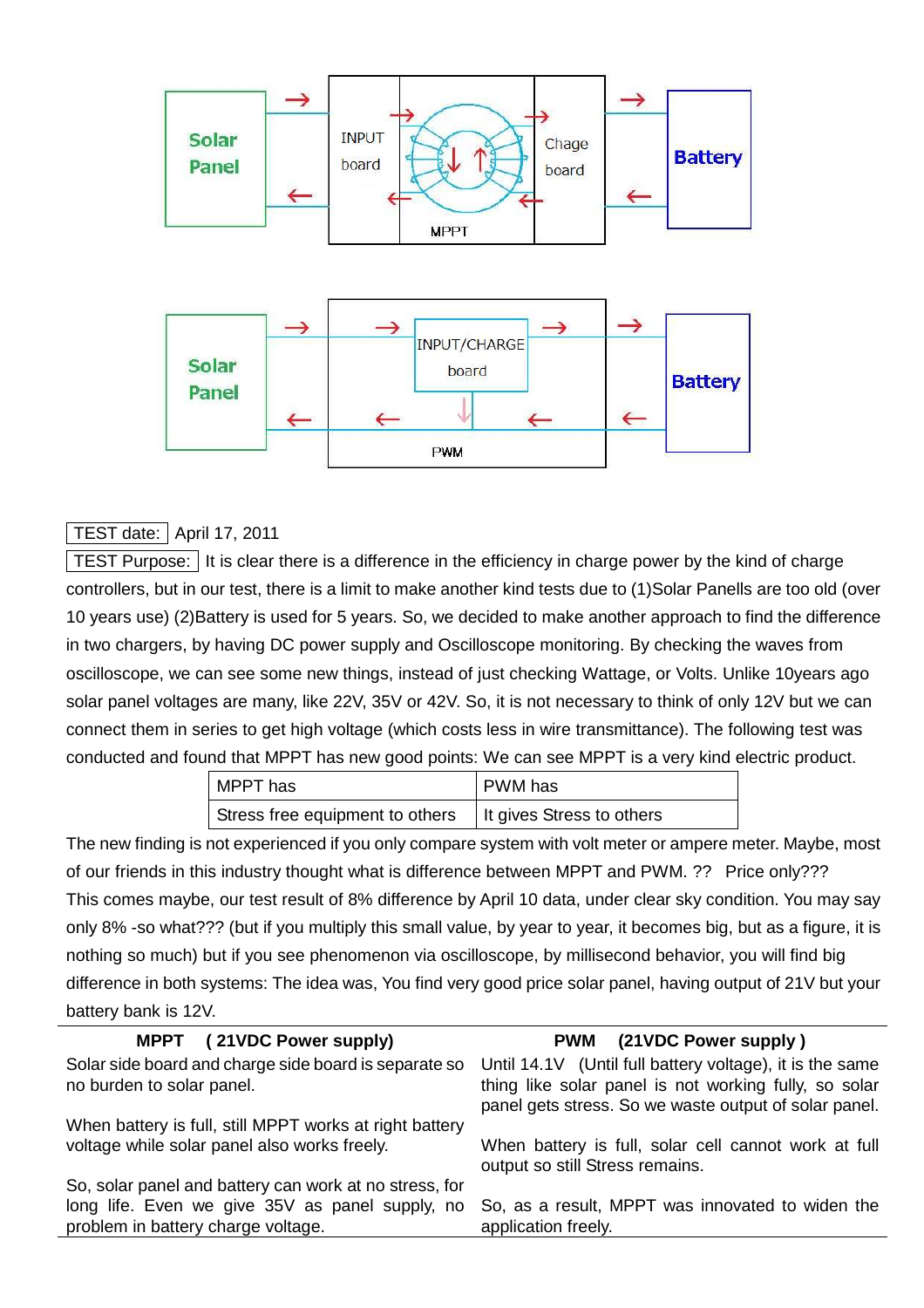

Clean wave even battery is not full, at 14.1V. ""A"" means, by trucking, one second stop and 8 second charge work. ""B"" means, after battery is full, charge stops but wave is clean shape and does not give bad stress to battery.

This phenomenon cannot be detected if you check only by volt and ampere meter.

We give same voltage of 21V to PWM. Max charge voltage of 14.1V is given to battery, but total circuit is connected between panel and battery, so pulse shows clean wave and dirty wave included. Charge time 4: to off time 1: so we do not use 20% for charging. When the battery is full (14.1V), PWM moves to "D" mode but this simulate 21V solar panel voltage given so solar panel gets "Stress". In our test, this pulse area is 20MHz, and charge voltage goes 17V, and they make constant on-off function at the ratio of 50%:50%,but when it reaches to max 21V, the ratio changes OFF=80% to reduce the voltage. PWM thus do not use full power from sun.

### TEST date: | April 24, 2011, Noon time

TEST Purpose: At the test of April 10, we got the result of 8% efficiency difference between 2 charge controllers, so we tried to find more reasons why such small differences, with other kinds tests. Our assumption is, if battery is at the fully charged condition, we cannot find the difference in any kind chargers. So, this time test was made by using DC-AC inverter which discharged the battery to have 30% remaining capacity, and at noon time, when the sun is stable, we tested the charge efficiency with 2kinds controllers. As we thought, we find a big charge power difference. MPPT charges the battery at 15.5% more power than PWM works.